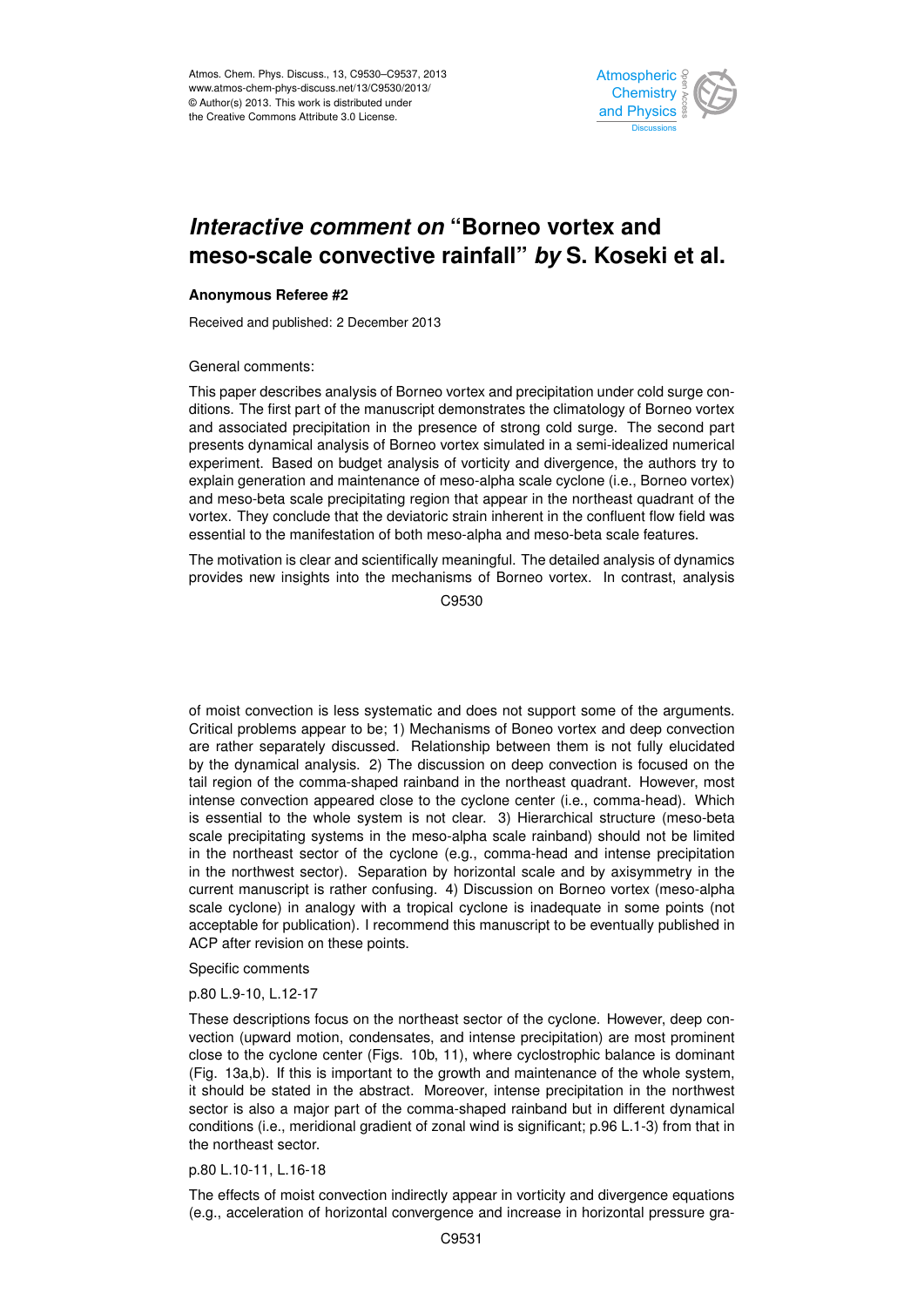dient force by latent heat release, etc.). Addressing the relationship between dynamics and moist convection is highly requested. Another point to take into account is that budget analysis in a quasi-stationary state (e.g., mature stage) explains balance among the forcing terms but not the reason for the growth of the quantity (Figs. 13, 16).

## p.81 L.16-22

In view of the mechanism of generation and organization of deep convection in the tropics, diagnosis of heat, moisture, and energy (e.g., Yanai et al. 1973) provides useful information. If the authors prefer to confine their quantitative analysis to dynamical aspects, it is recommended to give explanations for 1) the selection of vorticity and divergence diagnosis and 2) how to understand the mechanisms of convective organization from the diagnosis, somewhere in the manuscript.

## p.86 L.12-19

Distributions of specific humidity (q) and convergence (upward motion) will be more relevant to the location of deep convection than moisture flux divergence. "Clausius-Clapeylon . . ." is difficult to understand. Additional explanations are requested.

## p.86 L.20-23

This is not presented in Fig. 3. Again, description of moist static energy itself rather than flux divergence will be more informative. p.86 L.25 "diurnal cycle" I am not sure the diurnal cycle (Fig. 5 and 9b) is relevant to the objective of this study, although the findings here are quite interesting.

## p.87 L.26-27

Colocation of vorticity flux convergence (Fig. 3a) and rainfall (Fig. 4) does not seem to be evident.

## p.91 L.16-27

Precipitation in the northeast quadrant of the vortex center (Fig. 10b) is not necessarily

C9532

clear in the composite TRMM precipitation (Fig. 7b). Since this is the major target of the discussion given in the following sections, the matching with observation is preferable. Are there any typical cases with a comma-shaped rainband in the 55 days of the composite analysis?

p.92 -93 meso-alpha cyclone, analogy with tropical cyclone

Warm core structure and maximum tangential wind in the lower troposphere are similar between the cyclone and a tropical cyclone (TC). In TCs deep convection (latent heat release) is maximized in the eyewall which is maintained by frictional convergence mechanism (Ooyama 1964; Yamasaki 1983). An eye is cloud free and warm by compensating subsidence. The cyclone in this paper was under cyclostrophic balance and warm anomalies were caused by convection which was more pronounced in the western part. The positive feedback between vertical motion (upward transport of moisture and low-level convergence that transport angular momentum to accelerate tangential wind) and deep moist convection (latent heat release) occurred close to the cyclone center (large contribution from the deep convection in the western part is expected). This may drive the growth of the cyclone (may appear in SELF term in the divergence equation). The question is the role of the STRN term to the establishment of this feedback system.

p.94 L.11-13

The effects of deep convection primarily appear in stretching term in the vorticity equation (Eq.1). Large contribution of stretching term in the western part of the cyclone (Fig. 12) is consistent with the low-level convergence (Figs. 13, 14a) and organization of deep convection (Figs. 10b, 11, 14d) there. It is recommended to state this fact in the manuscript.

## p.97 L. 1-2

The generation of deviatoric strain by the northeasterly surge and northwesterly cross-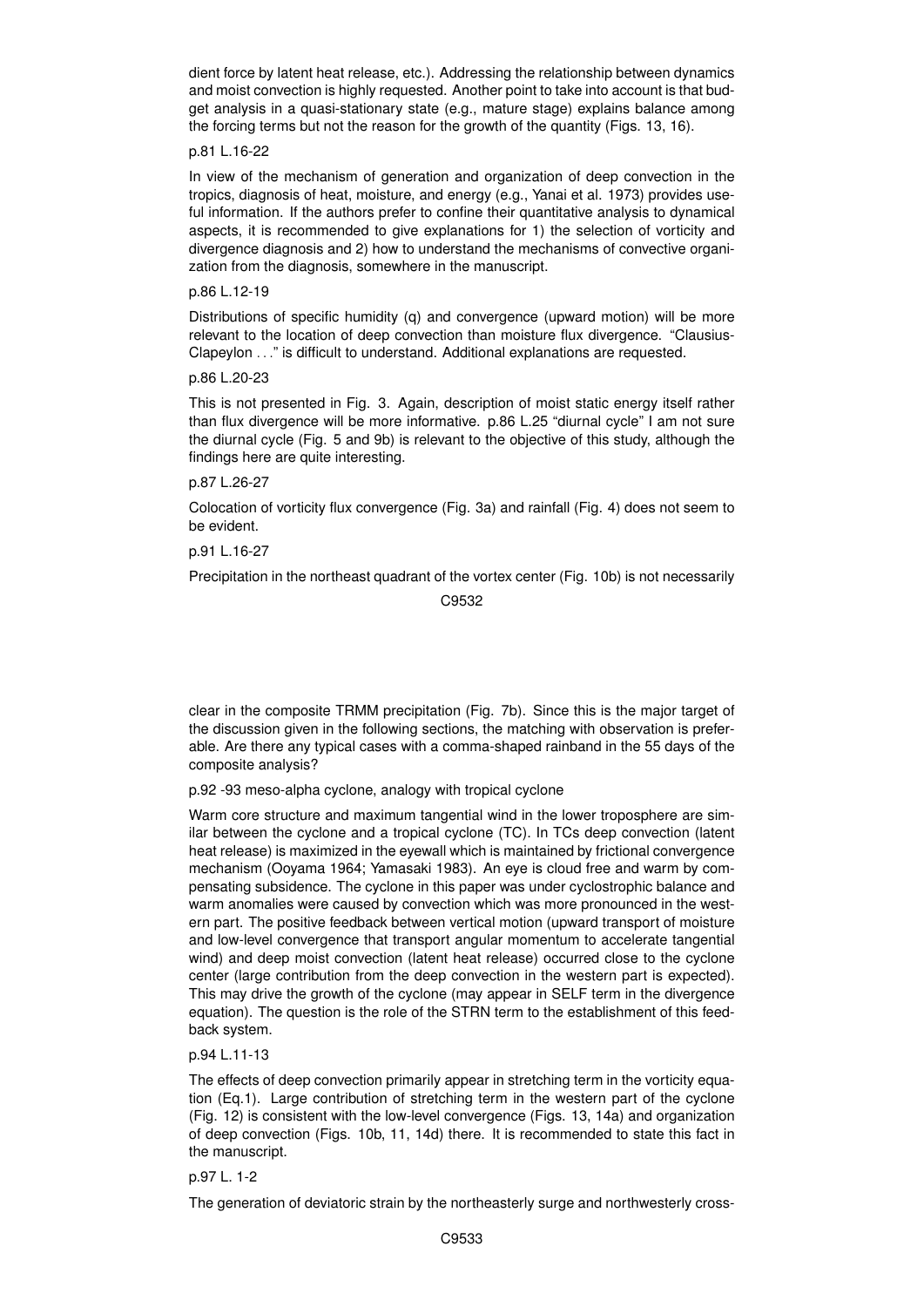ing the equator (to the west of the cyclonic center; Fig. 14f) is not fully explained. Does the turning of zonal wind component enhance zonal convergence? The dynamics here seem to be quite different from those in the northeastern sector.

## p.97 L.25-p.98 L.2

Transport of rain cells that formed in the northeast sector to the northwest sector is not evidenced by the materials presented here. The distribution of horizontal divergence suggests that deep convection was also organized in the downstream parts of the comma-shaped rainband (i.e., low-level convergence in the western part of the cyclone). This description should be carefully reexamined.

### p.98 L.22-27 (Fig. 15)

This is a very good approach to understand the convective organization. Figure 15 support the argument that the positive feedback between the rising motion (low-level convergence) and the deep convection (latent heat release) at the thermodynamical front was essential to the growth and maintenance of the rainband system. The effects of deep convection mainly appear in self enhancement (SELF), pressure Laplacian (LAP), and vertical advection (VMOM) terms in the divergence equation (Eq. 2), of which SELF was dominant representing the positive feedback described above. The deviatoric strain (meridional confluence) may contribute to the formation of the frontal structure, but thermodynamical aspect seems to be most important here.

#### Technical comments

p.80 L.12 "rainfall patches"

Please use meteorologically well-defined terms.

p.80 L.17 "deviatoric strain"

This term would be unfamiliar to many of readers. Substitution by explanatory description may increase readability. "deformation less the effect of the horizontal divergence"

C9534

(p. 95, L21; Appendix B) is difficult to understand.

p.80 L.26

Fig. 2g is cited before Fig. 1.

p.81 L.1

monsoon -> monsoonal flow?

p.87 L.22-24.

This description is difficult to follow. p. 90 L.22 Figure 10 –> Figure 8l?

p.93 L.5 "cloud cluster can be categorized as the anvils"

"cloud cluster" is a category of convective system, whereas "anvil" is a category of cloud type, and these do not match.

p. 93 L.8 "not unlike"

Please write in a straight manner.

p.94 L.5

Figure 10l –> Figure 8l?

p.96 L.5

It is recommended to state that positive (negative) values in these terms indicate acceleration of divergence (convergence), which at 850 hPa roughly means downward (upward) motion in the free atmosphere.

p.97 L.9-10

and but  $\rightarrow$  but?

p.98 L.28-29